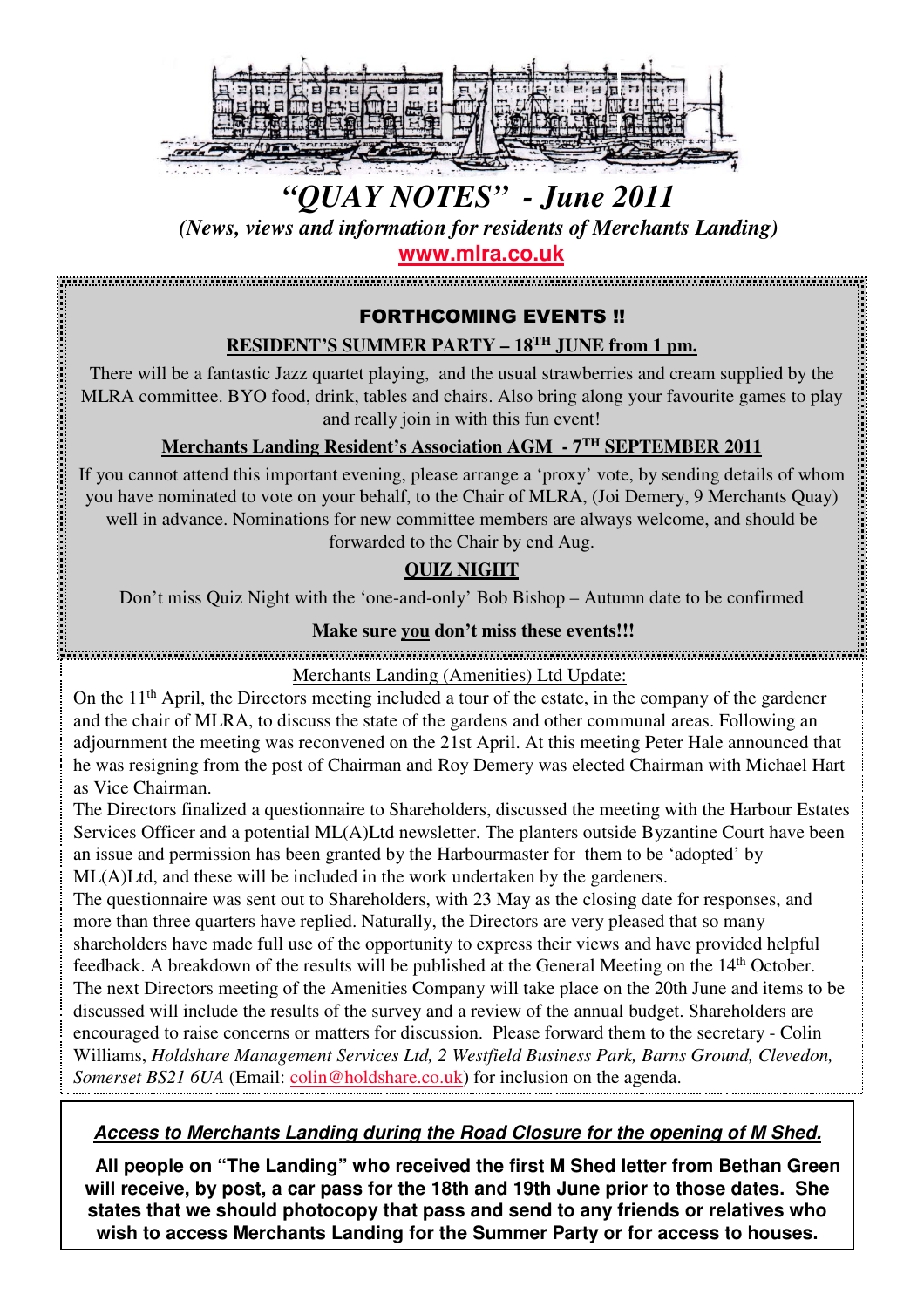#### **Your Committee Members for 2011**

David Johnson 16 Bathurst Parade 9297602

Joi Demery 9 Merchants Quay 9213412 Chair Mary Rackham5 Merchants Quay 9297562 (Sec.)<br>Betta Eriks 2 Draycott Place 3305379 Bob Bishop 4 Daubeny Court 9268637 Betta Eriks 2 Draycott Place 3305379 Bob Bishop 4 Daubeny Court 9268637 Shirley Stark 8 Wapping Road 9293953 Treasurer Tony Little 13 Challoner Court 9227336 Sandy Conway 1 Draycott Place 9293454 Geri Bowie 7 Merrick Court 9294689

#### **Replacement windows**

Over the last year or two, a local supplier has gradually been increasing their product installation in many areas of the Merchants Landing development. The confidence - trust and satisfaction of this supplier has been established by recommendation of neighbour to neighbour, and will hopefully maintain a level of consistency across our neighbourhood.

Supplier A.G. Gribble Ltd Ashton, Bristol, BS3 2TY Recommended byJohn Bates If you have any recommendations for suppliers or equipment, send the editor the info and it will be added to the list on the website.

Matt Fox of 2WR and 3 friends are riding to Morocco from Bristol on 17th June for three weeks and are doing this trip to raise money for the Muscular Dystrophy Campaign. They have a target of £1000 that can help fund close to 30 hours of research into cures and treatment for muscle disease and as they are self funding all the money raised will go directly to The Muscular Dystrophy Campaign.

For regular updates check out http://www.mudandknobblies.blogspot.com. If you would like to donate, please visit http://www.justgiving.com/ FMFox or alternatively, pop round to 2 Wapping Road and complete a sponsorship form.



Very many thanks to the unknown individual who painted the cannon and the garden furniture in the amenities area, it looks really good!

# **ANAGRAM TO SOLVE!**

**Make a well known and familiar local phrase from the following:-**

**SEND MAIN CALL OVER NIGHT!**

**First correct entry to the Editor** 

**will win a bottle of wine**

**Good luck Matt. 6000 miles including the Sahara, the Atlas mountains and temperatures of 50°C!!!**

> **Sadly, Peter King, who hosts the MLRA website for us, will be leaving Merchants Landing when his flat is sold, so another volunteer will be needed to take on this very valuable role. Naturally, we will be seeking a volunteer to undertake this important role, and our thanks go to Peter for his hard work to date, and good luck with his flat sale!**

#### **Recommendation for Roofing works and Gutter replacement and repairs.**

Recently we found that our lead guttering was cracking and allowing water to soak into the wooden battens supporting it. The lead is below modern specification and age is creeping up on it. Worth a check if you are up on the roof!

**It was replaced by Proline Building and Roofing Services whom we would highly recommend. Contact Steve Bright on 01275 880400 or 07796 146781**

**Next edition will be out on 1st September 2011. Contributions to Mary and Anthony @ 5 Merchants Quay or preferably to rackhams@talktalk.net**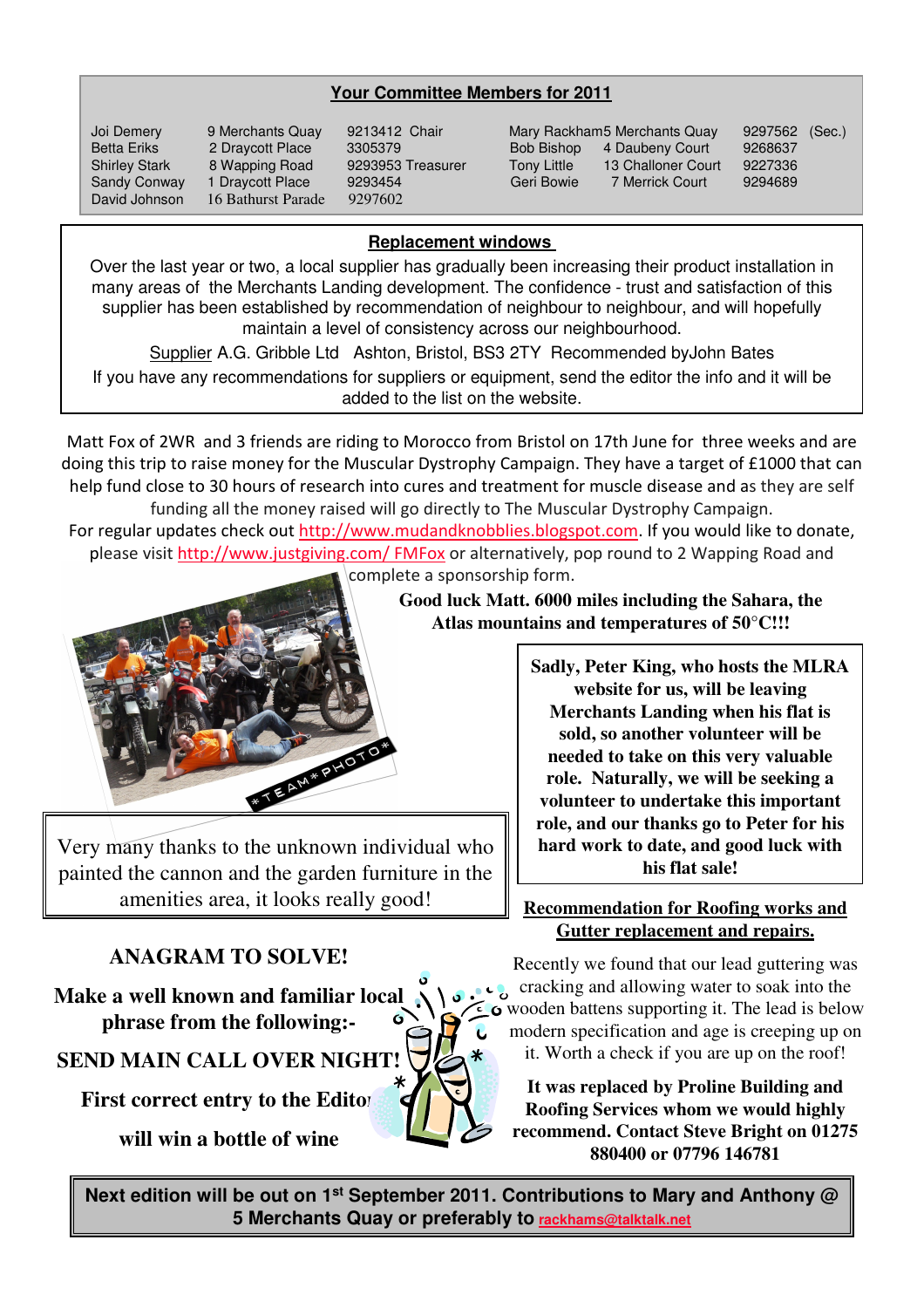#### *John Sebastian Quay.*

**The southern quay of Bathurst Basin has now been officially named** *"John Sebastian Quay".* **In addition, if you look at the Lightship you will see a defaced red ensign flying. This is a red ensign with a symbol indicating that the John Sebastian Lightship has been recognised as a national historic ship.**

#### *Recognition at Last!*

**A very appreciative letter and certificate had been received from Help for Heroes in recognition of the £205 donation made with proceeds from the Murder Mystery supper in January. Thank you to Mike and Maggie Thorne for leading this highly successful and fun event, and also to their troupe of suspects!**



**On Sat July the 9th 2011 there is to be a massive choir of approx 1,000 singers who will be singing in the Lloyds Bank Amphitheatre area. This event is to raise funds for WATER AID for developing countries. This looks to be a really interesting event. You can get more information from:-**

**www.singforwaterwest.org.uk**

# VERMIN

There has been some more rat activity on Bathurst Parade and the advice from the City Council Environmental Health team to everyone there is not to put any food out for birds, even in wall mounted feeders or on bird tables, unless they are specifically vermin proofed .

GOOD ADVICE!!



#### THANK YOU MR BRUNEL!!

As you will all be aware, on Thursday 26th May, we were invited by Mr. Isambard Kingdom Brunel, to visit his new library on the SS Great Britain. We were met by Bob, the ship's steward, and ably supported by Jo and Eleni, we were proudly shown around this wonderful new facility,which is the second largest maritime archive in UK! The building also houses an excellent conference venue.

To our surprise, this was followed by an escorted tour of the beautiful ship and many amusing anecdotes, culminating with refreshments at the end.

If you have not visited the SS Great Britain recently  $-$ THIS IS A MUST!!

Our thanks go to Mr Brunel and his team.for this great evening!!

#### A SUMMER PARTY PUNCH RECIPE!!

Liven up your summer party with drinks that make the most of the fresh fruit available and the warmer weather. Seasonal punches make entertaining casual and are a great way to kick off the season !

**Ingredients :Half bottle of Peach Vodka, 1 bottle of raspberry Soda or sparking water,12 ounces of Orange Juice,4 ounces of frozen or fresh raspberries,3 peaches.**

**Directions:** Add ingredients together, stir in diced peaches and serve with ice, and ENJOY!